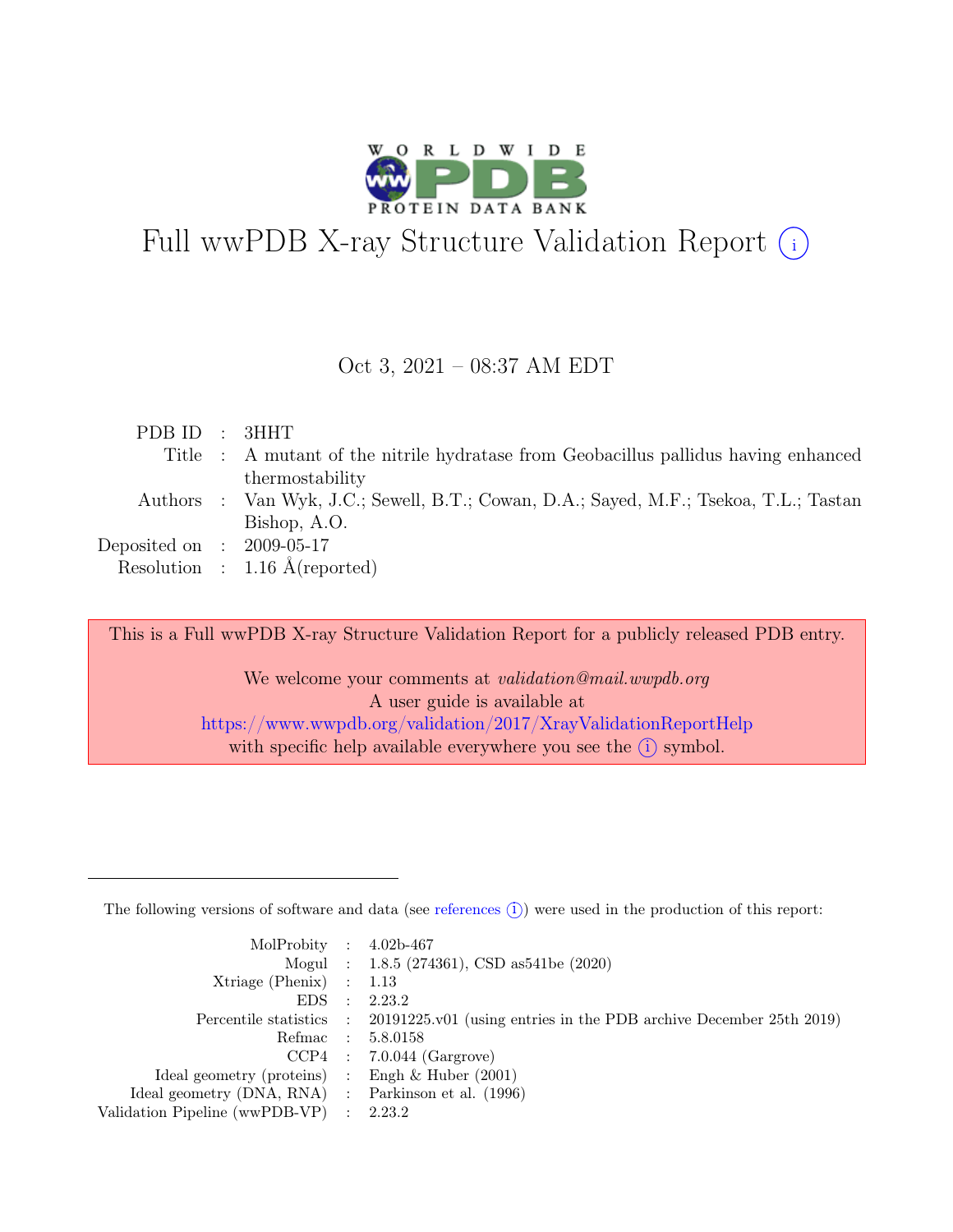# 1 Overall quality at a glance  $(i)$

The following experimental techniques were used to determine the structure: X-RAY DIFFRACTION

The reported resolution of this entry is 1.16 Å.

Percentile scores (ranging between 0-100) for global validation metrics of the entry are shown in the following graphic. The table shows the number of entries on which the scores are based.



| Metric                | Whole archive<br>$(\#\text{Entries})$ | Similar resolution<br>$(\# \text{Entries}, \text{ resolution } \text{range}(\AA))$ |
|-----------------------|---------------------------------------|------------------------------------------------------------------------------------|
| $R_{free}$            | 130704                                | $1758(1.20-1.12)$                                                                  |
| Clashscore            | 141614                                | 1832 (1.20-1.12)                                                                   |
| Ramachandran outliers | 138981                                | 1768 (1.20-1.12)                                                                   |
| Sidechain outliers    | 138945                                | 1768 (1.20-1.12)                                                                   |
| RSRZ outliers         | 127900                                | 1724 (1.20-1.12)                                                                   |

The table below summarises the geometric issues observed across the polymeric chains and their fit to the electron density. The red, orange, yellow and green segments of the lower bar indicate the fraction of residues that contain outliers for  $\geq$ =3, 2, 1 and 0 types of geometric quality criteria respectively. A grey segment represents the fraction of residues that are not modelled. The numeric value for each fraction is indicated below the corresponding segment, with a dot representing fractions <=5% The upper red bar (where present) indicates the fraction of residues that have poor fit to the electron density. The numeric value is given above the bar.

| Mol | Chain | $\mathsf{Length}$ | Quality of chain |          |  |  |  |  |
|-----|-------|-------------------|------------------|----------|--|--|--|--|
|     |       | 216               | 6%<br>86%        | 6%<br>6% |  |  |  |  |
|     |       | າາດ               | $8\%$<br>87%     | 12%      |  |  |  |  |

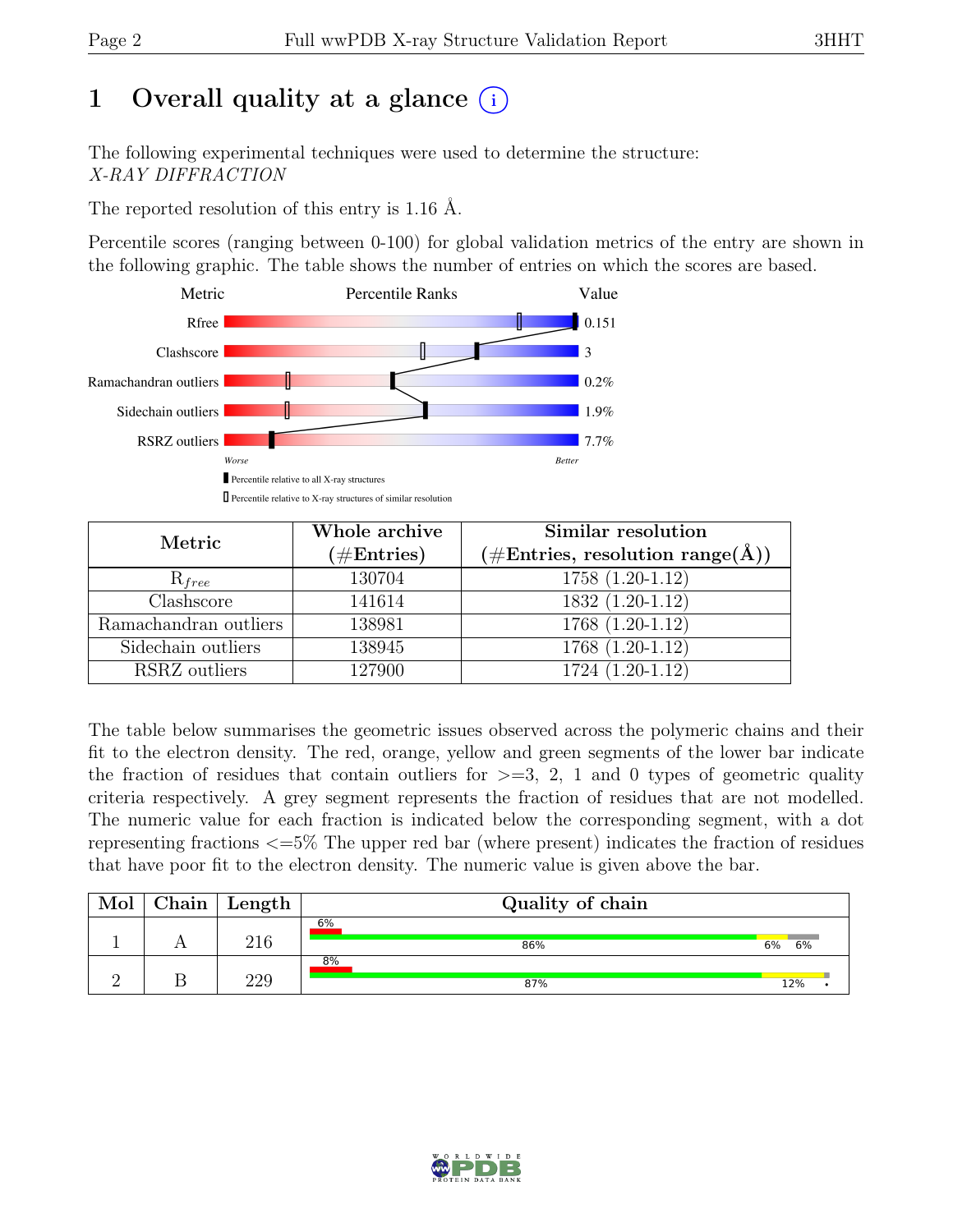# 2 Entry composition (i)

There are 5 unique types of molecules in this entry. The entry contains 4028 atoms, of which 0 are hydrogens and 0 are deuteriums.

In the tables below, the ZeroOcc column contains the number of atoms modelled with zero occupancy, the AltConf column contains the number of residues with at least one atom in alternate conformation and the Trace column contains the number of residues modelled with at most 2 atoms.

• Molecule 1 is a protein called Nitrile hydratase alpha subunit.

| Mol | Chain | Residues | $\rm{Atoms}$  |      |     |     | $ZeroOcc \mid AltConf \mid Trace$ |  |  |
|-----|-------|----------|---------------|------|-----|-----|-----------------------------------|--|--|
|     |       | 202      | Total<br>1637 | '043 | 284 | 302 |                                   |  |  |

There is a discrepancy between the modelled and reference sequences:

| Chain | Residue   Modelled   Actual | Comment                                    | Reference |
|-------|-----------------------------|--------------------------------------------|-----------|
|       | GLY                         | $\pm$ engineered mutation $\pm$ UNP Q84FS5 |           |

• Molecule 2 is a protein called Nitrile hydratase beta subunit.

| Mol | Chain | Residues | Atoms         |              |  |  | $ZeroOcc \   \ AltConf \   \ Trace$ |  |  |
|-----|-------|----------|---------------|--------------|--|--|-------------------------------------|--|--|
|     |       | 227      | Total<br>1869 | 1194 317 349 |  |  |                                     |  |  |

There are 3 discrepancies between the modelled and reference sequences:

| Chain |     | Residue   Modelled   Actual |      | Comment                          | Reference  |
|-------|-----|-----------------------------|------|----------------------------------|------------|
| В     | 36  | LEU                         | PHE. | engineered mutation   UNP Q84FS6 |            |
| В     | 103 | <b>SER</b>                  | LEU  | engineered mutation   UNP Q84FS6 |            |
| R     | 127 | <b>ASN</b>                  | TYR. | engineered mutation              | UNP Q84FS6 |

• Molecule 3 is COBALT (III) ION (three-letter code: 3CO) (formula: Co).

|  | Mol   Chain   Residues | Atoms | ZeroOcc   AltConf |  |
|--|------------------------|-------|-------------------|--|
|  |                        | Total |                   |  |

• Molecule 4 is CHLORIDE ION (three-letter code: CL) (formula: Cl).

|  | Mol   Chain   Residues | $\rm{Atoms}$   | ZeroOcc   AltConf |  |
|--|------------------------|----------------|-------------------|--|
|  |                        | $\text{Total}$ |                   |  |

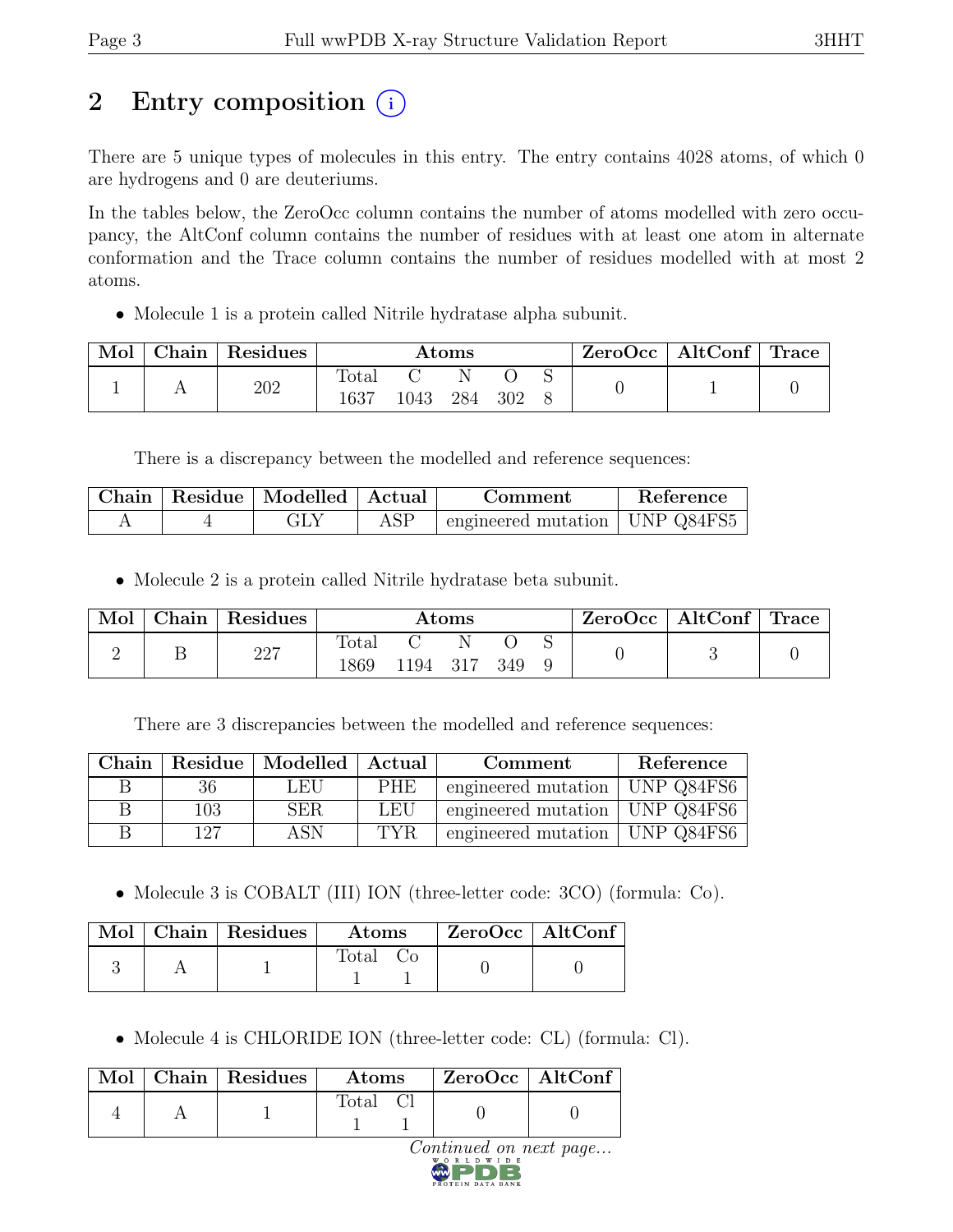|  | Mol   Chain   Residues | $\boldsymbol{\mathrm{Atoms}}$ | ZeroOcc   AltConf |  |
|--|------------------------|-------------------------------|-------------------|--|
|  |                        | Total C                       |                   |  |

 $\bullet\,$  Molecule 5 is water.

|    | Mol   Chain   Residues | Atoms                 | $ZeroOcc \   \$ AltConf |
|----|------------------------|-----------------------|-------------------------|
| .5 | 224                    | Total O<br>224<br>224 |                         |
|    | 295                    | Total O<br>295<br>295 |                         |

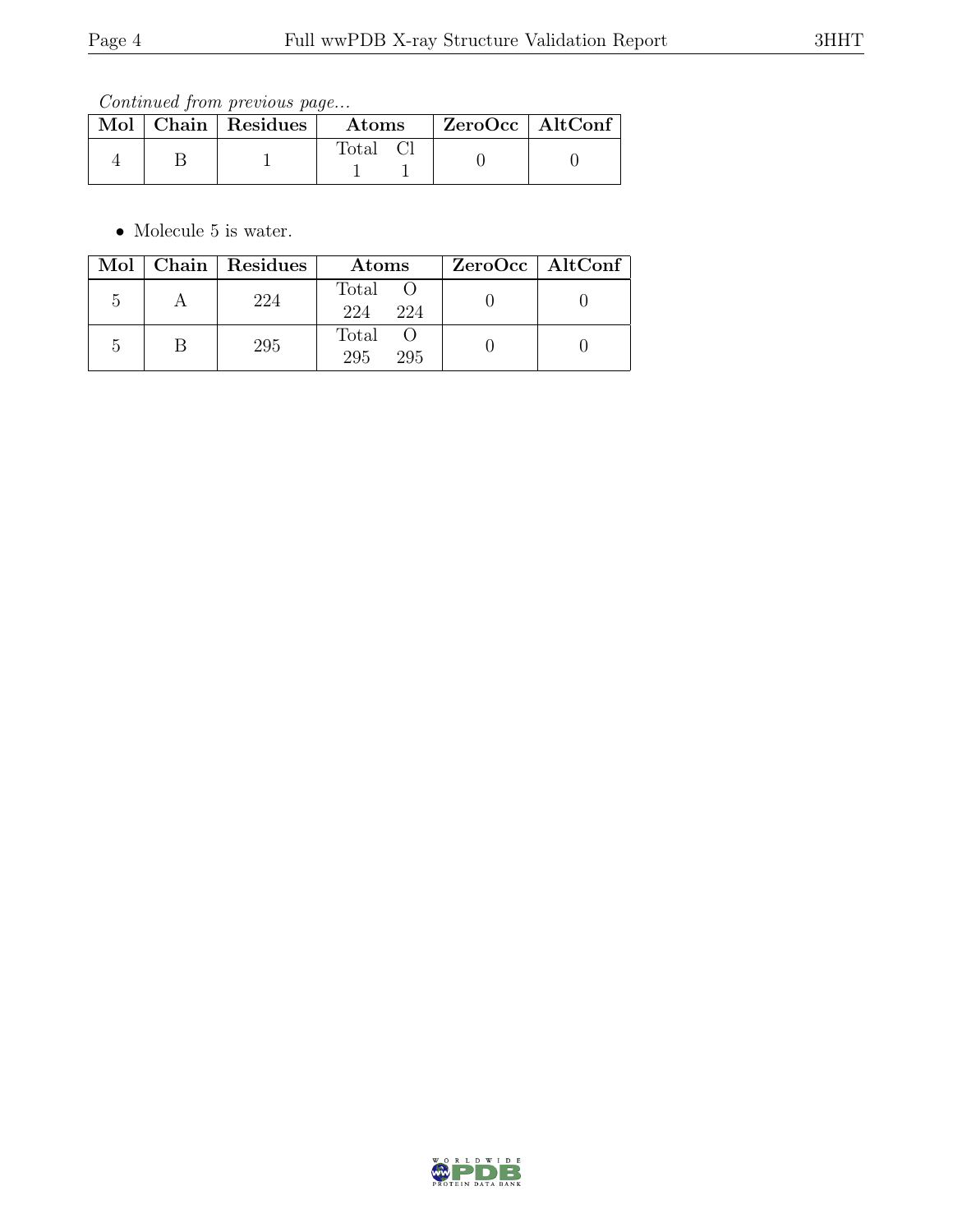# 3 Residue-property plots  $(i)$

These plots are drawn for all protein, RNA, DNA and oligosaccharide chains in the entry. The first graphic for a chain summarises the proportions of the various outlier classes displayed in the second graphic. The second graphic shows the sequence view annotated by issues in geometry and electron density. Residues are color-coded according to the number of geometric quality criteria for which they contain at least one outlier:  $green = 0$ , yellow  $= 1$ , orange  $= 2$  and red  $= 3$  or more. A red dot above a residue indicates a poor fit to the electron density (RSRZ > 2). Stretches of 2 or more consecutive residues without any outlier are shown as a green connector. Residues present in the sample, but not in the model, are shown in grey.



• Molecule 1: Nitrile hydratase alpha subunit

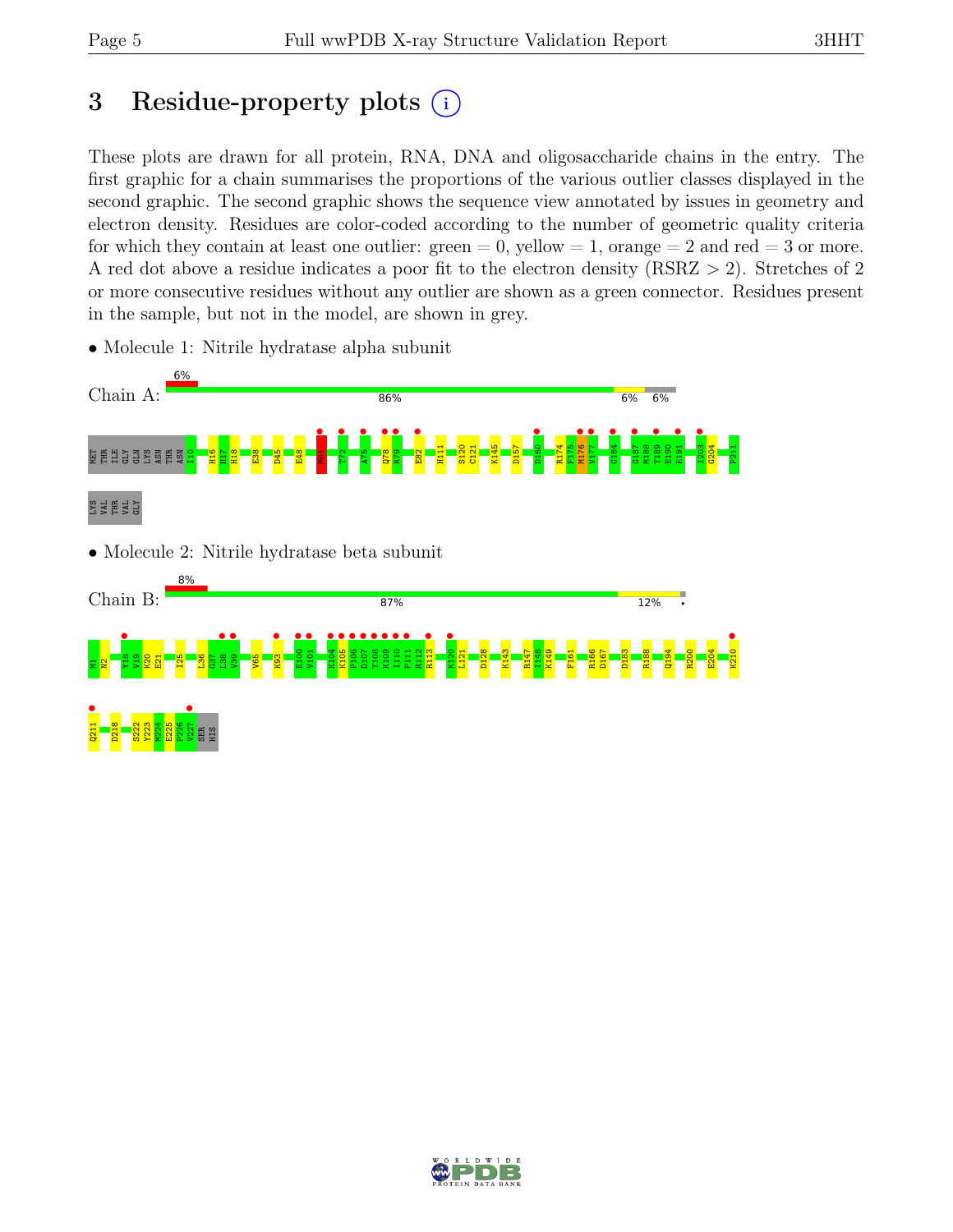## 4 Data and refinement statistics  $(i)$

| Property                                                         | Value                                           | <b>Source</b> |
|------------------------------------------------------------------|-------------------------------------------------|---------------|
| Space group                                                      | P 41 21 2                                       | Depositor     |
| Cell constants                                                   | 105.83Å<br>$105.83\text{\AA}$<br>83.72Å         | Depositor     |
| a, b, c, $\alpha$ , $\beta$ , $\gamma$                           | $90.00^\circ$<br>$90.00^\circ$<br>$90.00^\circ$ |               |
| Resolution $(A)$                                                 | 26.99<br>$-1.16$                                | Depositor     |
|                                                                  | 26.99<br>$-1.16$                                | <b>EDS</b>    |
| % Data completeness                                              | 99.5 (26.99-1.16)                               | Depositor     |
| (in resolution range)                                            | 99.5 (26.99-1.16)                               | <b>EDS</b>    |
| $R_{merge}$                                                      | 0.05                                            | Depositor     |
| $\mathrm{R}_{sym}$                                               | (Not available)                                 | Depositor     |
| $\langle I/\sigma(I) \rangle^{-1}$                               | $4.02$ (at $1.16\text{\AA}$ )                   | Xtriage       |
| Refinement program                                               | <b>REFMAC</b>                                   | Depositor     |
|                                                                  | 0.127, 0.144                                    | Depositor     |
| $R, R_{free}$                                                    | $0.136$ ,<br>0.151                              | DCC           |
| $R_{free}$ test set                                              | $8144$ reflections $(5.01\%)$                   | wwPDB-VP      |
| Wilson B-factor $(A^2)$                                          | 11.2                                            | Xtriage       |
| Anisotropy                                                       | 0.136                                           | Xtriage       |
| Bulk solvent $k_{sol}(\text{e}/\text{A}^3), B_{sol}(\text{A}^2)$ | 0.39, 53.3                                      | <b>EDS</b>    |
| L-test for twinning <sup>2</sup>                                 | $< L >$ = 0.53, $< L^2 >$ = 0.37                | Xtriage       |
| Estimated twinning fraction                                      | No twinning to report.                          | Xtriage       |
| $F_o, F_c$ correlation                                           | 0.97                                            | <b>EDS</b>    |
| Total number of atoms                                            | 4028                                            | wwPDB-VP      |
| Average B, all atoms $(A^2)$                                     | 15.0                                            | wwPDB-VP      |

Xtriage's analysis on translational NCS is as follows: The largest off-origin peak in the Patterson function is 3.76% of the height of the origin peak. No significant pseudotranslation is detected.

<sup>&</sup>lt;sup>2</sup>Theoretical values of  $\langle |L| \rangle$ ,  $\langle L^2 \rangle$  for acentric reflections are 0.5, 0.333 respectively for untwinned datasets, and 0.375, 0.2 for perfectly twinned datasets.



<span id="page-5-1"></span><span id="page-5-0"></span><sup>1</sup> Intensities estimated from amplitudes.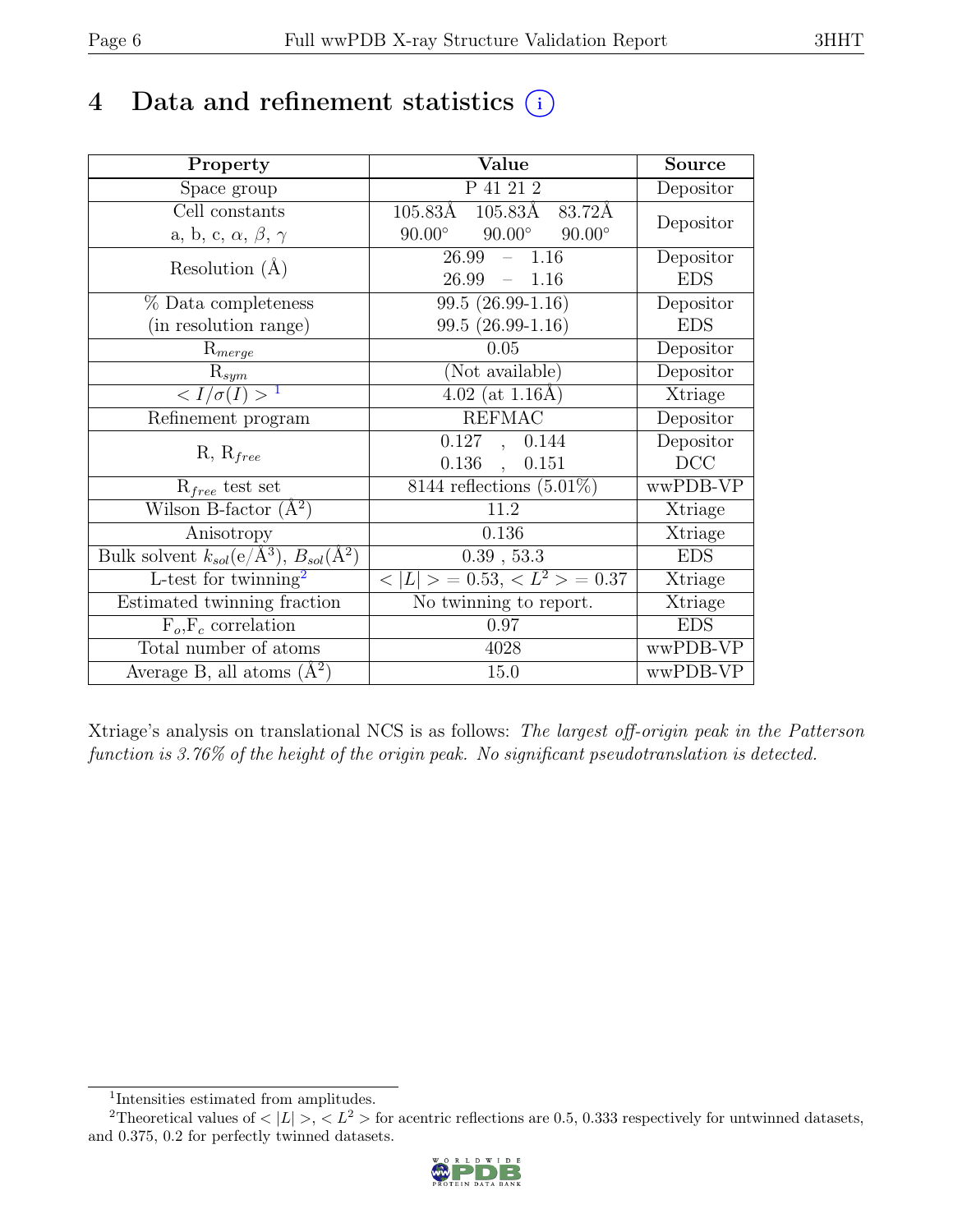# 5 Model quality  $(i)$

## 5.1 Standard geometry  $(i)$

Bond lengths and bond angles in the following residue types are not validated in this section: 3CO, CL, CSD

The Z score for a bond length (or angle) is the number of standard deviations the observed value is removed from the expected value. A bond length (or angle) with  $|Z| > 5$  is considered an outlier worth inspection. RMSZ is the root-mean-square of all Z scores of the bond lengths (or angles).

| Chain<br>Mol  |    |             | Bond lengths       | Bond angles |                    |  |
|---------------|----|-------------|--------------------|-------------|--------------------|--|
|               |    | <b>RMSZ</b> | $\# Z  > 5$        | RMSZ        | $\# Z  > 5$        |  |
|               |    | 0.77        | $2/1669$ $(0.1\%)$ | 0.89        | $5/2269$ $(0.2\%)$ |  |
| $\mathcal{D}$ |    | 0.84        | $4/1922(0.2\%)$    | 0.93        | $6/2597$ $(0.2\%)$ |  |
| All           | ΑN | 0.81        | $6/3591$ $(0.2\%)$ | 0.91        | $4866(0.2\%)$      |  |

Chiral center outliers are detected by calculating the chiral volume of a chiral center and verifying if the center is modelled as a planar moiety or with the opposite hand.A planarity outlier is detected by checking planarity of atoms in a peptide group, atoms in a mainchain group or atoms of a sidechain that are expected to be planar.

|  | $\mid$ Mol $\mid$ Chain $\mid$ #Chirality outliers $\mid$ #Planarity outliers $\mid$ |
|--|--------------------------------------------------------------------------------------|
|  |                                                                                      |

| Mol            | Chain | Res | Type       | $\boldsymbol{\mathrm{Atoms}}$ | $\mathbf{Z}$ | Observed $(A)$ | Ideal(A) |
|----------------|-------|-----|------------|-------------------------------|--------------|----------------|----------|
|                |       | 176 | MET        | $SD-CE$                       | $-7.32$      | 1.36           | 1.77     |
| 2              | В     | 21  | <b>GLU</b> | $CD-OE1$                      | 5.88         | 1.32           | 1.25     |
| $\overline{2}$ | B     | 25  | ILE.       | $CA-CB$                       | 5.58         | 1.67           | 1.54     |
| 2              | B     | 65  | VAL        | $CB-CG2$                      | $-5.56$      | 1.41           | 1.52     |
| 2              | В     | 204 | <b>GLU</b> | $CG$ - $CD$                   | $-5.18$      | 1.44           | 1.51     |
|                |       | 48  |            | CG-CD                         | 5.17         | 1.59           | 1.51     |

All (6) bond length outliers are listed below:

All (11) bond angle outliers are listed below:

| Mol | Chain | Res   | Type       | Atoms      | Z        | Observed $(°)$ | Ideal <sup>(o)</sup> |
|-----|-------|-------|------------|------------|----------|----------------|----------------------|
|     |       | 176   | <b>MET</b> | $CG-SD-CE$ | $-16.51$ | 73.79          | 100.20               |
| 2   | B     | 188   | $\rm{ARG}$ | NE-CZ-NH2  | 10.53    | 125.56         | 120.30               |
|     |       | 61 A  | <b>MET</b> | $CG-SD-CE$ | 7.39     | 112.03         | 100.20               |
|     |       | 61[B] | <b>MET</b> | $CG-SD-CE$ | 7.39     | 112.03         | 100.20               |
|     | B     | 200   | $\rm{ARG}$ | NE-CZ-NH1  | 5.92     | 123.26         | 120.30               |

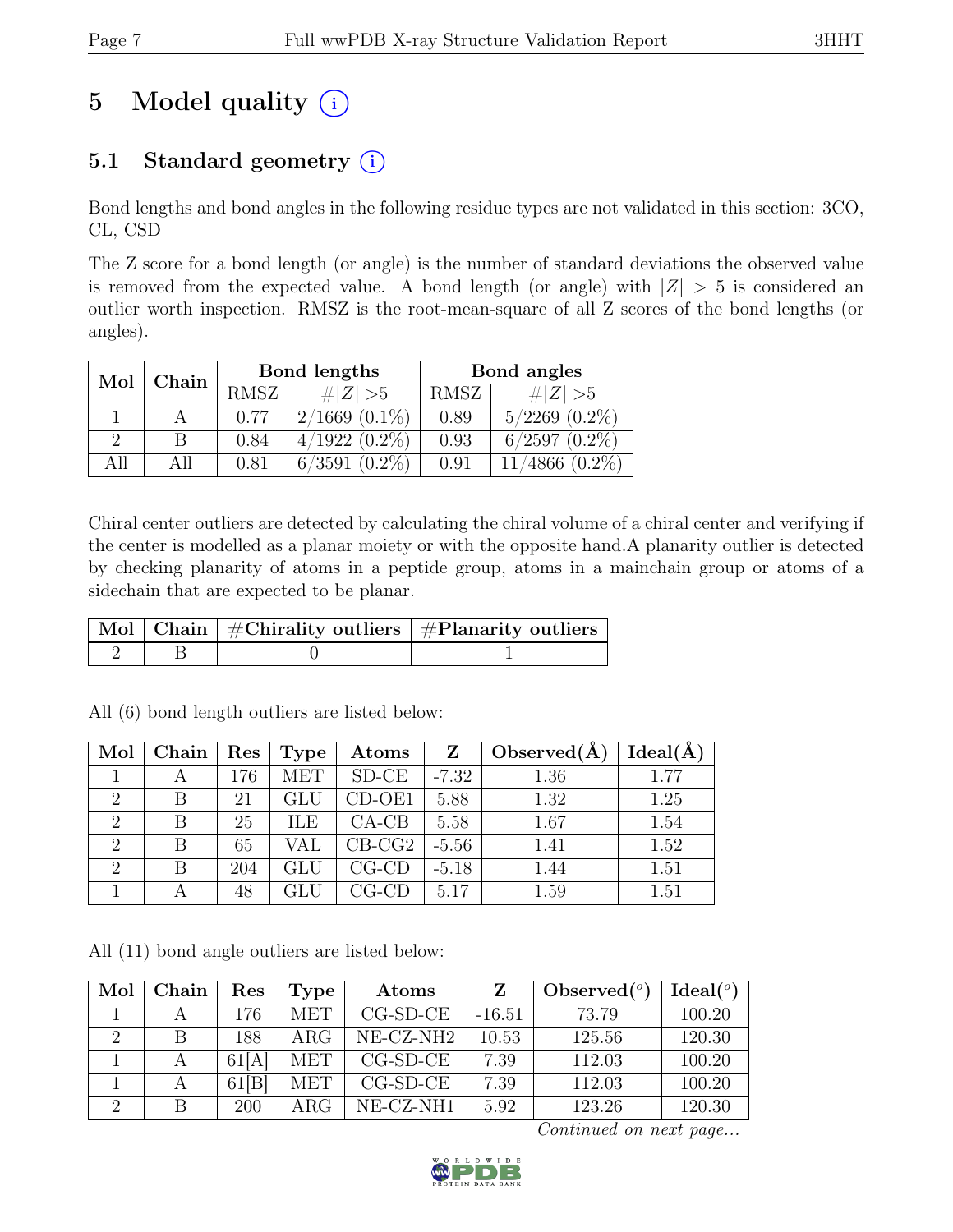| Mol            | Chain | Res | <b>Type</b> | Atoms       | Z       | Observed $(°)$ | Ideal $(°)$ |
|----------------|-------|-----|-------------|-------------|---------|----------------|-------------|
|                | В     | 218 | ASP         | CB-CG-OD1   | $-5.88$ | 113.01         | 118.30      |
| 2              | В     | 161 | <b>PHE</b>  | $CB-CG-CD1$ | 5.75    | 124.83         | 120.80      |
| $\overline{2}$ | B     | 128 | ASP         | $CB-CG-OD2$ | $-5.69$ | 113.18         | 118.30      |
|                |       | 157 | ASP.        | CB-CG-OD1   | 5.62    | 123.35         | 118.30      |
|                |       | 45  | ASP         | CB-CG-OD1   | 5.56    | 123.31         | 118.30      |
| $\overline{2}$ | В     | 223 | TYR.        | $CB-CG-CD1$ | 5.30    | 124.18         | 121.00      |

There are no chirality outliers.

All (1) planarity outliers are listed below:

| $\vert$ Mol $\vert$ Chain $\vert$ Res $\vert$ Type $\vert$ |     |     | Group     |
|------------------------------------------------------------|-----|-----|-----------|
|                                                            | 210 | LYS | Mainchain |

#### 5.2 Too-close contacts  $(i)$

In the following table, the Non-H and H(model) columns list the number of non-hydrogen atoms and hydrogen atoms in the chain respectively. The H(added) column lists the number of hydrogen atoms added and optimized by MolProbity. The Clashes column lists the number of clashes within the asymmetric unit, whereas Symm-Clashes lists symmetry-related clashes.

|    |   |      | $\overline{\text{Mol}}$ Chain   Non-H   H(model) | $\vert$ H(added) |    | $Clashes$   Symm-Clashes |
|----|---|------|--------------------------------------------------|------------------|----|--------------------------|
|    |   | 1637 |                                                  | 1619             | 12 |                          |
| ٠, | B | 1869 |                                                  | 1814             | 12 |                          |
|    |   |      |                                                  |                  |    |                          |
|    |   |      |                                                  |                  |    |                          |
|    | R |      |                                                  |                  |    |                          |
|    |   | 224  |                                                  |                  |    |                          |
|    | R | 295  |                                                  |                  |    |                          |
|    |   | 4028 |                                                  | 3433             | 24 |                          |

The all-atom clashscore is defined as the number of clashes found per 1000 atoms (including hydrogen atoms). The all-atom clashscore for this structure is 3.

All (24) close contacts within the same asymmetric unit are listed below, sorted by their clash magnitude.

| $Atom-1$           | $\rm{Atom}\text{-}2$ | Interatomic<br>distance $(\AA)$ | Clash<br>overlap $(\AA)$ |
|--------------------|----------------------|---------------------------------|--------------------------|
| 2:B:2:ASN:HD21     | 2: B: 166: ARG: HH12 | 1.24                            | $0.85\,$                 |
| 1:A:61[A]:MET:H    | 1:A:61[A]:MET:HE3    | 1.45                            | 0.80                     |
| 2:B:225[B]:GLU:HG2 | 5:B:377:HOH:O        | l .89                           |                          |

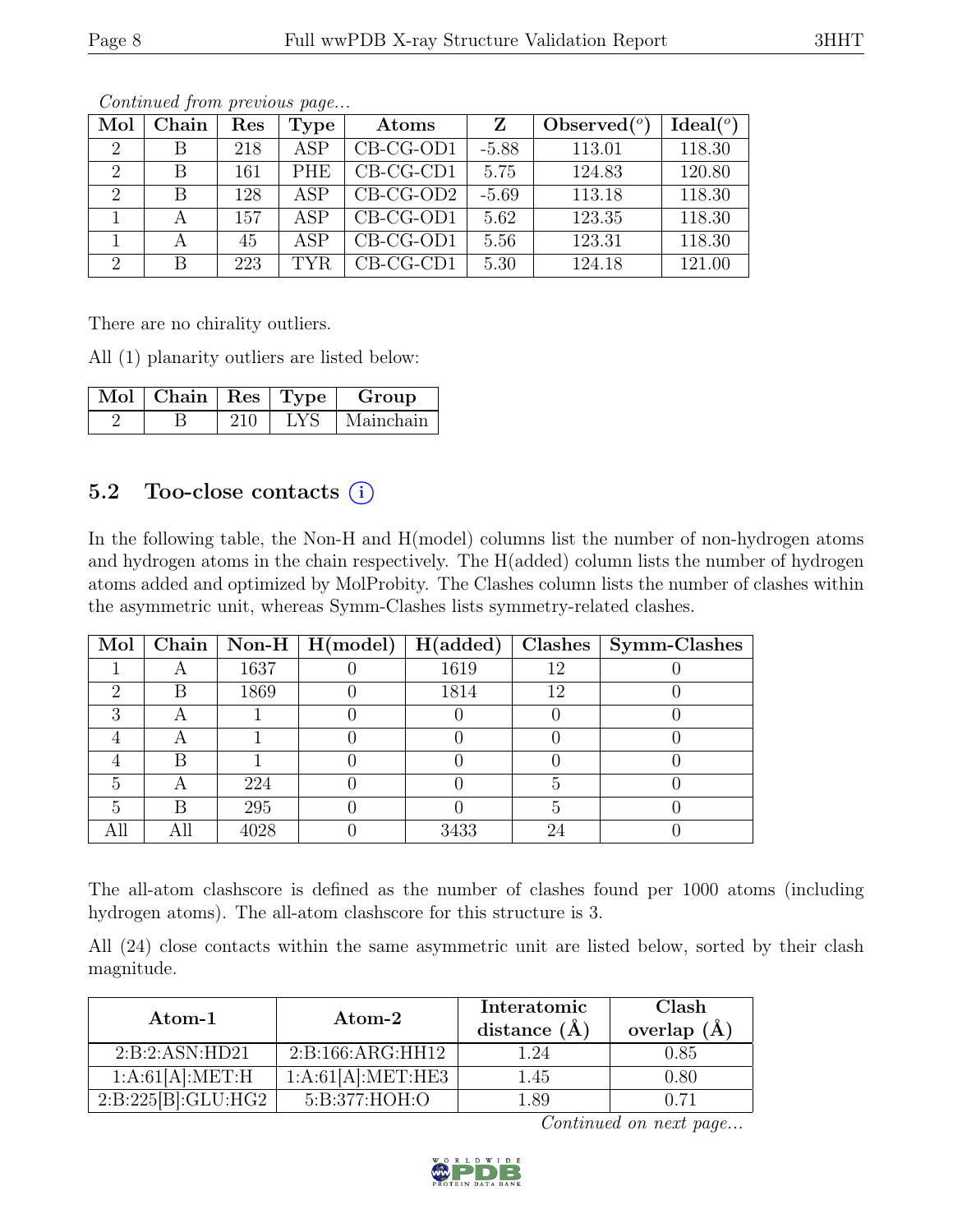| Atom-1             | Atom-2           | Interatomic    | Clash           |
|--------------------|------------------|----------------|-----------------|
|                    |                  | distance $(A)$ | overlap $(\AA)$ |
| 2:B:225[B]:GLU:CD  | 5:B:377:HOH:O    | 2.38           | 0.61            |
| 1: A:16: HIS:H     | 1:A:16:HIS:CD2   | 2.20           | 0.60            |
| 1:A:111:HIS:HE1    | 1: A:204: GLY:O  | 1.85           | 0.59            |
| 2:B:225[B]:GLU:CG  | 5:B:377:HOH:O    | 2.50           | 0.55            |
| 1:A:61[A]:MET:H    | 1:A:61[A]:MET:CE | 2.18           | 0.52            |
| 2:B:121:LEU:HD23   | 2:B:121:LEU:C    | 2.32           | 0.50            |
| 2:B:113:ARG:NH2    | 5:B:443:HOH:O    | 2.44           | 0.50            |
| 2: B:149: LYS: HE2 | 2:B:167:ASP:OD1  | 2.13           | 0.49            |
| 1:A:111:HIS:HD2    | 5:A:288:HOH:O    | 1.95           | 0.48            |
| 2:B:93:LYS:NZ      | 2:B:93:LYS:HB3   | 2.29           | 0.47            |
| 1:A:121:CSD:HB2    | 1:A:174:ARG:CZ   | 2.44           | 0.46            |
| 1:A:78:GLN:O       | 1:A:82:GLU:HG3   | 2.20           | 0.42            |
| 2:B:147:ARG:HH11   | 2:B:147:ARG:HD3  | 1.68           | 0.42            |
| 2:B:194:GLN:NE2    | 2: B:222: SER:H  | 2.18           | 0.42            |
| 1: A:82: GLU: HG3  | 5:A:305:HOH:O    | 2.20           | 0.41            |
| 2: B: 93: LYS: NZ  | 2:B:93:LYS:CB    | 2.84           | 0.41            |
| 1:A:18:HIS:HE1     | 5:A:221:HOH:O    | 2.03           | 0.41            |
| 1:A:145:LYS:HE3    | 5:A:275:HOH:O    | 2.20           | 0.41            |
| 2:B:105:LYS:HD2    | 5:B:391:HOH:O    | 2.20           | 0.40            |
| 1:A:38:GLU:OE1     | 5:A:670:HOH:O    | 2.22           | 0.40            |

There are no symmetry-related clashes.

#### 5.3 Torsion angles (i)

#### 5.3.1 Protein backbone (i)

In the following table, the Percentiles column shows the percent Ramachandran outliers of the chain as a percentile score with respect to all X-ray entries followed by that with respect to entries of similar resolution.

The Analysed column shows the number of residues for which the backbone conformation was analysed, and the total number of residues.

| Mol | Chain | Analysed        | Favoured    |          | Allowed   Outliers | Percentiles           |  |
|-----|-------|-----------------|-------------|----------|--------------------|-----------------------|--|
|     |       | 199/216(92%)    | $194(98\%)$ | $4(2\%)$ | $1(0\%)$           | $6\overline{6}$<br>29 |  |
|     |       | 227/229(99%)    | 223 (98\%)  | $4(2\%)$ |                    |                       |  |
| All | All   | $426/445(96\%)$ | $417(98\%)$ | $8(2\%)$ | $1(0\%)$           | 18                    |  |

All (1) Ramachandran outliers are listed below:

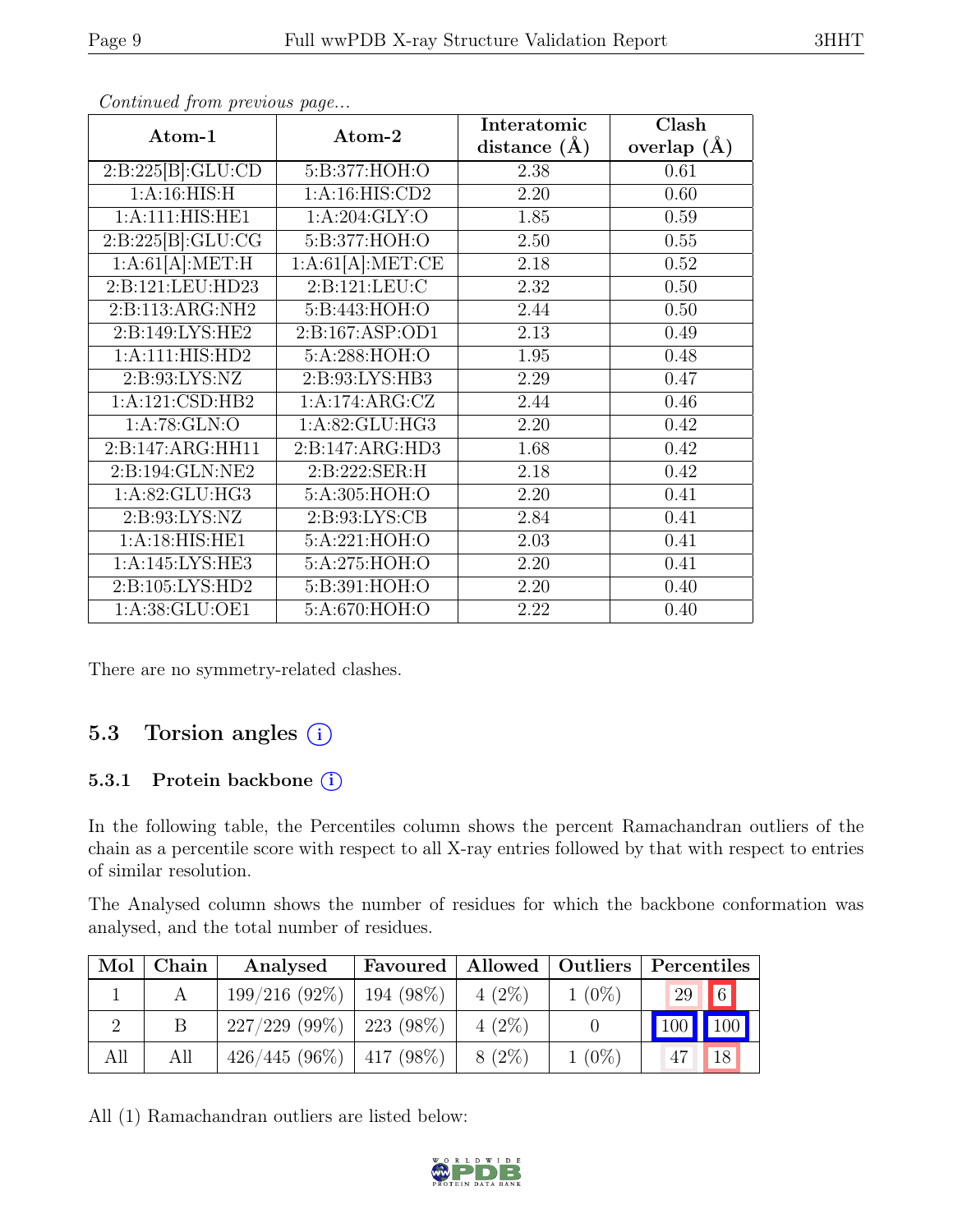| Mol | Chain   Res | ne |
|-----|-------------|----|
|     |             |    |

#### 5.3.2 Protein side chains  $(i)$

In the following table, the Percentiles column shows the percent sidechain outliers of the chain as a percentile score with respect to all X-ray entries followed by that with respect to entries of similar resolution.

The Analysed column shows the number of residues for which the sidechain conformation was analysed, and the total number of residues.

| Mol           | Chain | Analysed         | Rotameric   Outliers |          | Percentiles |          |
|---------------|-------|------------------|----------------------|----------|-------------|----------|
|               |       | $178/189$ (94\%) | 175 (98%)            | $3(2\%)$ | 60          | 23       |
| $\mathcal{D}$ |       | $197/196$ (100%) | 191 (97%)            | 6(3%)    | 41          | $6\vert$ |
| All           | All   | 375/385(97%)     | 366 (98%)            | $9(2\%)$ | 57          | 11       |

All (9) residues with a non-rotameric sidechain are listed below:

| Mol            | Chain | $\operatorname{Res}$ | <b>Type</b> |
|----------------|-------|----------------------|-------------|
| 1              | А     | 61[A]                | <b>MET</b>  |
| 1              | А     | 61[B]                | <b>MET</b>  |
| $\mathbf{1}$   | А     | 176                  | <b>MET</b>  |
| $\overline{2}$ | B     | 20                   | <b>LYS</b>  |
| $\overline{2}$ | B     | 36                   | <b>LEU</b>  |
| $\overline{2}$ | B     | 143                  | <b>LYS</b>  |
| $\overline{2}$ | В     | 183                  | <b>ASP</b>  |
| $\overline{2}$ | В     | 211[A]               | <b>GLN</b>  |
| $\overline{2}$ | R     | $211\overline{B}$    | <b>GLN</b>  |

Sometimes sidechains can be flipped to improve hydrogen bonding and reduce clashes. All (8) such sidechains are listed below:

| Mol            | Chain | Res            | <b>Type</b> |
|----------------|-------|----------------|-------------|
| 1              | А     | 16             | <b>HIS</b>  |
| 1              | A     | 18             | <b>HIS</b>  |
| 1              | А     | 56             | <b>HIS</b>  |
| 1              | A     | 78             | <b>GLN</b>  |
| 1              |       | 111            | <b>HIS</b>  |
| $\overline{2}$ | В     | $\overline{2}$ | <b>ASN</b>  |
| $\overline{2}$ | B     | 152            | <b>ASN</b>  |
| $\overline{2}$ |       | 194            | <b>GLN</b>  |

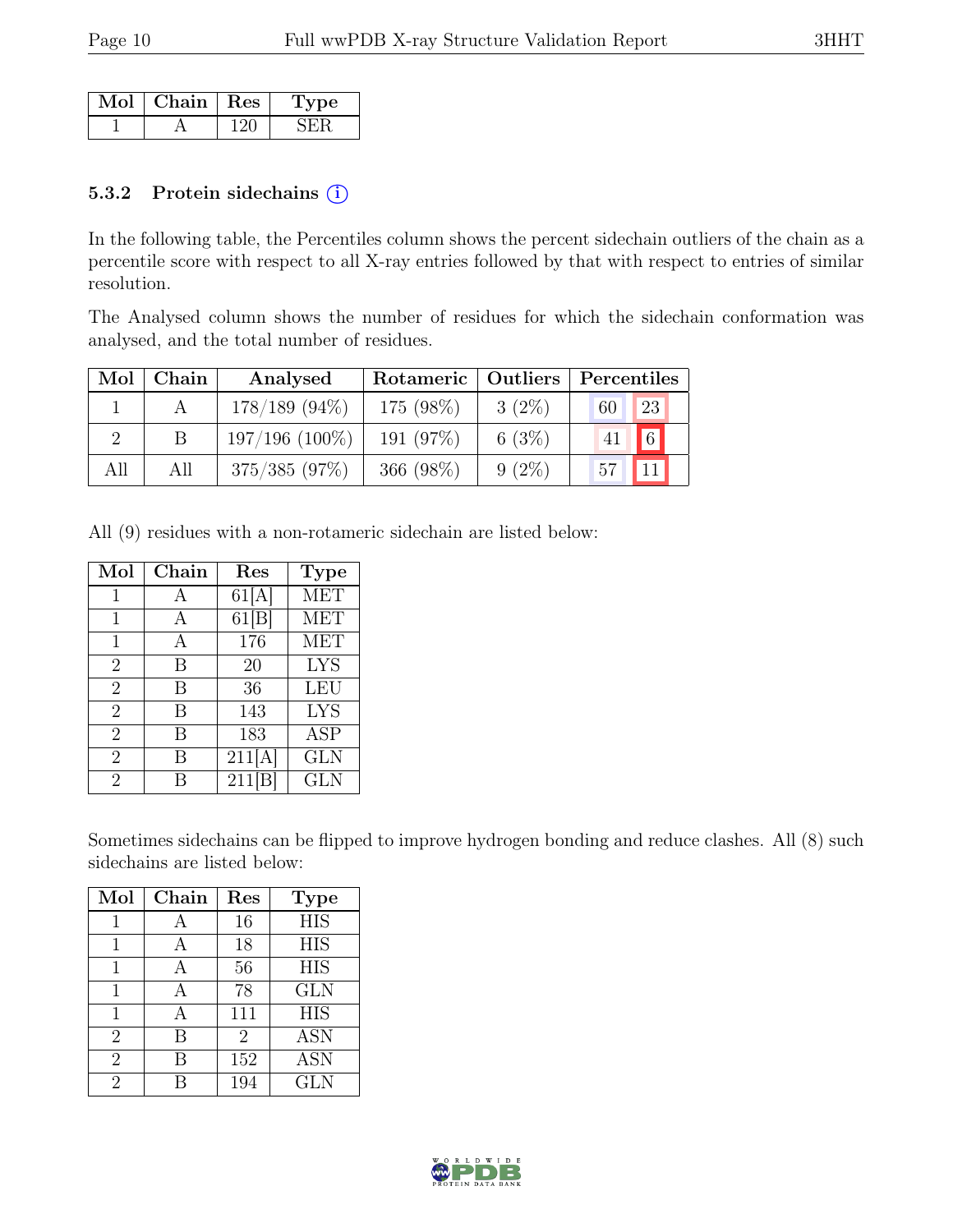#### 5.3.3 RNA  $(i)$

There are no RNA molecules in this entry.

#### 5.4 Non-standard residues in protein, DNA, RNA chains (i)

2 non-standard protein/DNA/RNA residues are modelled in this entry.

In the following table, the Counts columns list the number of bonds (or angles) for which Mogul statistics could be retrieved, the number of bonds (or angles) that are observed in the model and the number of bonds (or angles) that are defined in the Chemical Component Dictionary. The Link column lists molecule types, if any, to which the group is linked. The Z score for a bond length (or angle) is the number of standard deviations the observed value is removed from the expected value. A bond length (or angle) with  $|Z| > 2$  is considered an outlier worth inspection. RMSZ is the root-mean-square of all Z scores of the bond lengths (or angles).

| Mol |                         |                | Chain               |             |        |      |         |        |      |     |  |  | Bond lengths |  |  | Bond angles |  |
|-----|-------------------------|----------------|---------------------|-------------|--------|------|---------|--------|------|-----|--|--|--------------|--|--|-------------|--|
|     | Type                    |                | $\vert$ Res $\vert$ | $Link \mid$ | Counts | RMSZ | $\# Z $ | Counts | RMSZ | # Z |  |  |              |  |  |             |  |
|     | $\mathbb{C}\mathrm{SD}$ | $\overline{1}$ | 121                 |             | 3,7,8  | 0.75 |         | 1,8,10 | 0.20 |     |  |  |              |  |  |             |  |
|     | $\mathbb{C}\mathrm{SL}$ |                | 119                 |             | 0.1.0  | 0.94 |         | 1,8,10 | 0.73 |     |  |  |              |  |  |             |  |

In the following table, the Chirals column lists the number of chiral outliers, the number of chiral centers analysed, the number of these observed in the model and the number defined in the Chemical Component Dictionary. Similar counts are reported in the Torsion and Rings columns. '-' means no outliers of that kind were identified.

|  |     |            | Mol   Type   Chain   Res   Link   Chirals   Torsions   Rings |  |
|--|-----|------------|--------------------------------------------------------------|--|
|  | 121 | $\sim$ $-$ | 0/2/6/8                                                      |  |
|  |     |            | 0/2/6/8                                                      |  |

There are no bond length outliers.

There are no bond angle outliers.

There are no chirality outliers.

There are no torsion outliers.

There are no ring outliers.

1 monomer is involved in 1 short contact:

|  |           | Mol   Chain   Res   Type   Clashes   Symm-Clashes |
|--|-----------|---------------------------------------------------|
|  | 121 L CSD |                                                   |

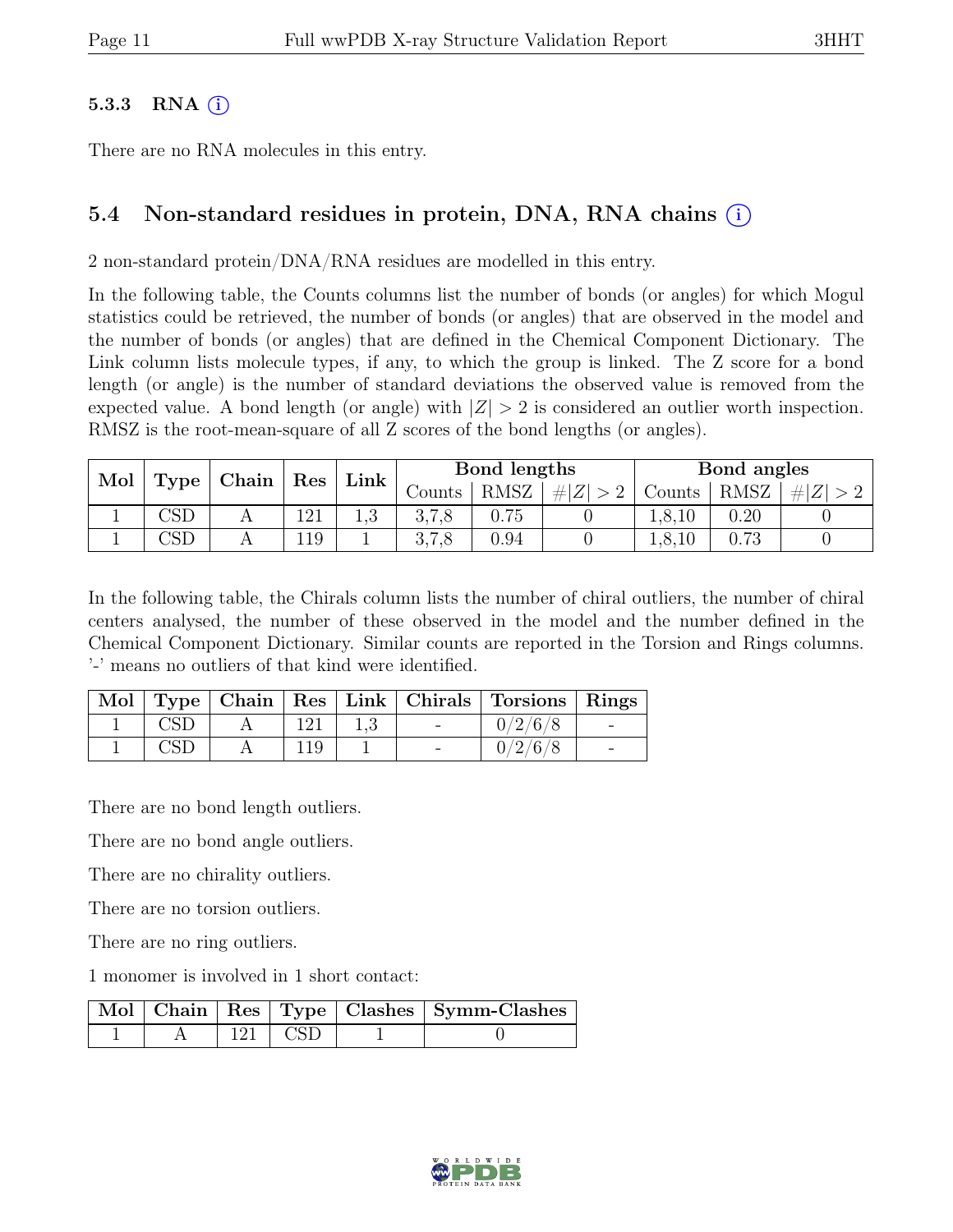### 5.5 Carbohydrates  $(i)$

There are no monosaccharides in this entry.

### 5.6 Ligand geometry  $(i)$

Of 3 ligands modelled in this entry, 3 are monoatomic - leaving 0 for Mogul analysis.

There are no bond length outliers.

There are no bond angle outliers.

There are no chirality outliers.

There are no torsion outliers.

There are no ring outliers.

No monomer is involved in short contacts.

### 5.7 Other polymers (i)

There are no such residues in this entry.

### 5.8 Polymer linkage issues (i)

There are no chain breaks in this entry.

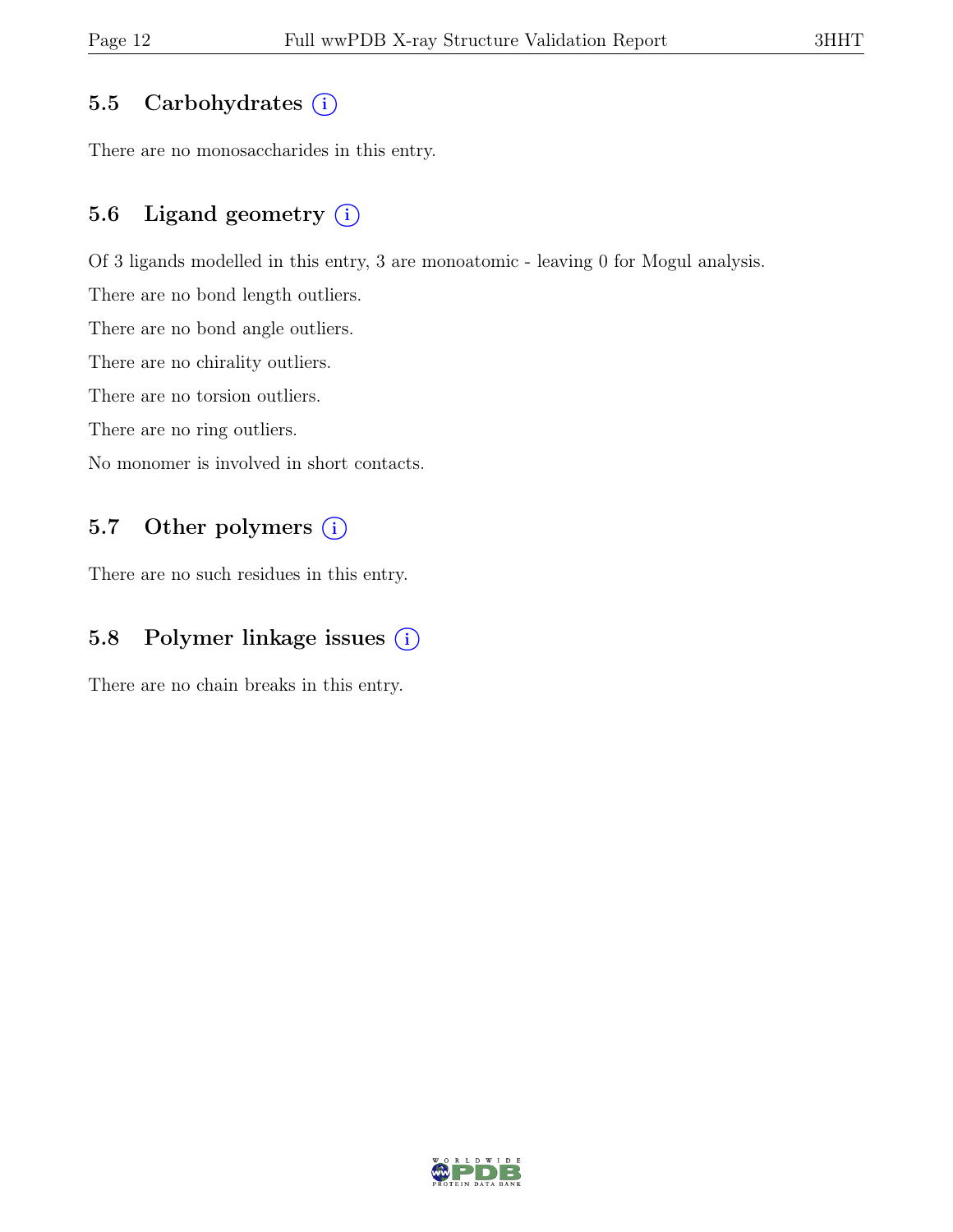## 6 Fit of model and data  $(i)$

### 6.1 Protein, DNA and RNA chains (i)

In the following table, the column labelled ' $\#\text{RSRZ}>2$ ' contains the number (and percentage) of RSRZ outliers, followed by percent RSRZ outliers for the chain as percentile scores relative to all X-ray entries and entries of similar resolution. The OWAB column contains the minimum, median,  $95<sup>th</sup>$  percentile and maximum values of the occupancy-weighted average B-factor per residue. The column labelled 'Q< 0.9' lists the number of (and percentage) of residues with an average occupancy less than 0.9.

| Mol | Chain | Analysed        | ${ <\hspace{-1.5pt}{\mathrm{RSRZ}} \hspace{-1.5pt}>}$ | # $RSRZ>2$                    | $OWAB(A^2)$                 | Q <sub>0.9</sub> |
|-----|-------|-----------------|-------------------------------------------------------|-------------------------------|-----------------------------|------------------|
|     |       | 200/216(92%)    | 0.54                                                  | $14(7\%)$ 16 17               | $\vert 8, 13, 26, 35 \vert$ | $3(1\%)$         |
|     |       | $227/229$ (99%) | 0.63                                                  | $19(8\%)$ 11 12 8, 12, 25, 36 |                             | 7(3%)            |
| All | All   | $427/445(95\%)$ | 0.58                                                  | 33 (7%) 13 13                 | 8, 13, 26, 36               | $10(2\%)$        |

All (33) RSRZ outliers are listed below:

| Mol            | Chain                   | Res                 | <b>Type</b>             | <b>RSRZ</b>      |
|----------------|-------------------------|---------------------|-------------------------|------------------|
| $\overline{2}$ | B                       | 109                 | <b>LYS</b>              | 5.0              |
| $\overline{1}$ | A                       | 187                 | GLY                     | 4.6              |
| $\overline{2}$ | $\boldsymbol{B}$        | 210                 | <b>LYS</b>              | 4.4              |
| $\overline{2}$ | $\, {\bf B}$            | 107                 | ASP                     | 4.2              |
| $\overline{2}$ | $\overline{\mathrm{B}}$ | $\overline{1}04$    | <b>LYS</b>              | 4.0              |
| $\overline{2}$ | $\boldsymbol{B}$        | 105                 | <b>LYS</b>              | 3.9              |
| $\overline{1}$ | $\overline{\rm A}$      | 176                 | <b>MET</b>              | 3.5              |
| $\overline{2}$ | $\overline{B}$          | 227                 | <b>VAL</b>              | $\overline{3.5}$ |
| $\overline{1}$ | $\overline{A}$          | $\overline{75}$     | <b>ALA</b>              | 3.5              |
| $\overline{2}$ | $\overline{\mathbf{B}}$ | 106                 | PRO                     | 3.1              |
| $\overline{2}$ | $\overline{\mathbf{B}}$ | 18                  | <b>TYR</b>              | $3.0\,$          |
| $\overline{1}$ | $\overline{A}$          | 189                 | <b>THR</b>              | $3.0\,$          |
| $\overline{1}$ | $\overline{A}$          | 78                  | <b>GLN</b>              | 2.9              |
| $\overline{2}$ | $\overline{\mathbf{B}}$ | $\overline{1}11$    | <b>PRO</b>              | 2.7              |
| $\overline{1}$ | $\overline{A}$          | 184                 | $\overline{\text{GLY}}$ | 2.7              |
| $\overline{2}$ | $\overline{B}$          | $\overline{211[A]}$ | GLN                     | 2.6              |
| $\overline{1}$ | $\overline{A}$          | 160                 | <b>ASP</b>              | $2.\overline{5}$ |
| $\overline{1}$ | $\overline{\rm A}$      | 79                  | $\rm{ARG}$              | $2.5\,$          |
| $\overline{2}$ | $\overline{\mathbf{B}}$ | 110                 | ILE                     | 2.5              |
| $\overline{2}$ | $\overline{B}$          | 39                  | VAL                     | 2.4              |
| $\overline{2}$ | $\overline{B}$          | $\overline{38}$     | <b>LEU</b>              | 2.4              |
| $\overline{2}$ | $\overline{\text{B}}$   | 100                 | $\overline{\text{GLU}}$ | $\overline{2}.4$ |
| $\overline{1}$ | $\overline{A}$          | 82                  | <b>GLU</b>              | 2.4              |
| $\overline{1}$ | A                       | $72\,$              | <b>THR</b>              | 2.3              |